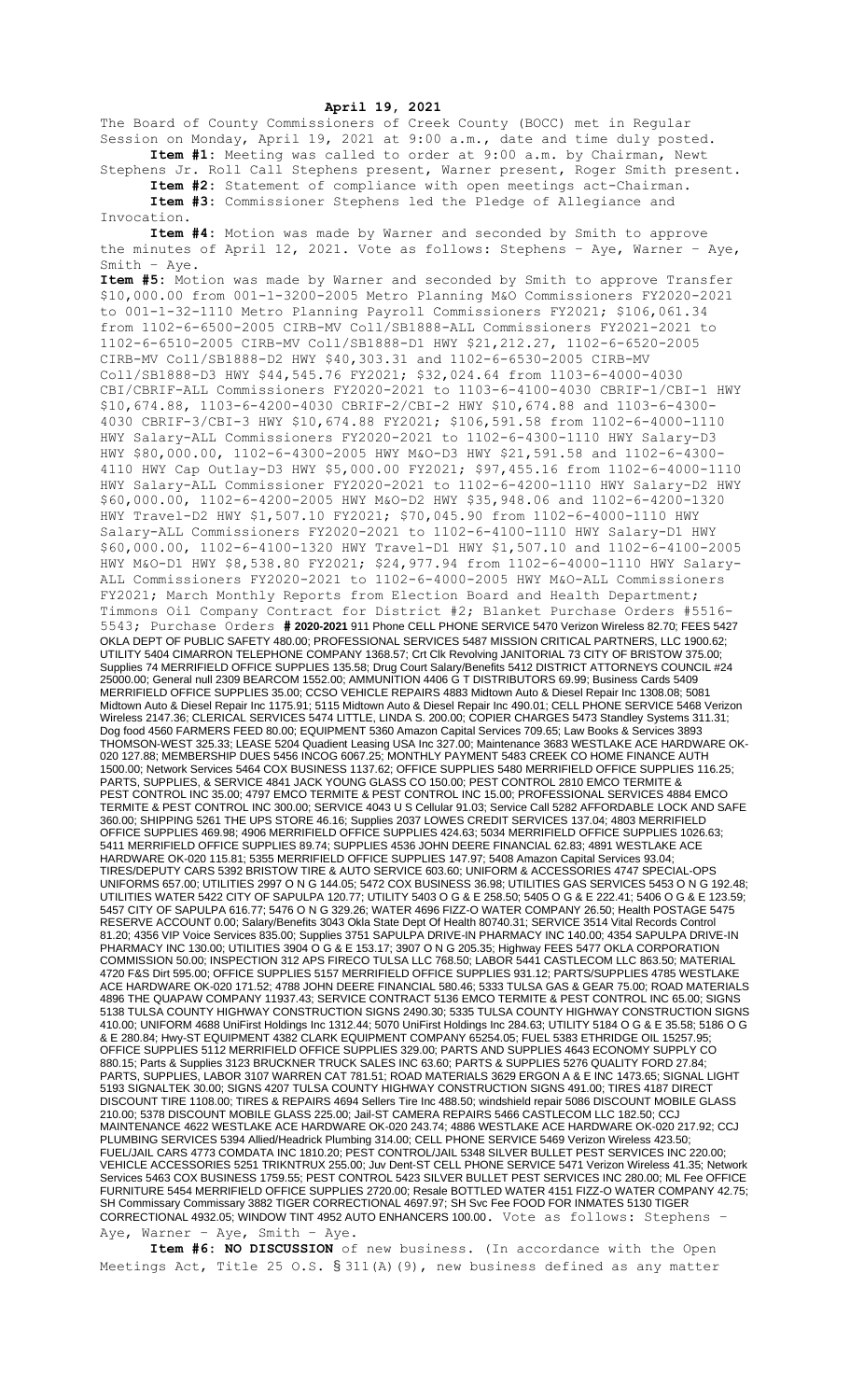not known about or which could not have been reasonably foreseen within 24 hours of this meeting.

**Item #7:** Motion was made by Warner and seconded by Smith to sign Transcript and Deed on property located in 3-19N-R8E Beg 2030 W. & 195 N of E1/4 Cor N342 N81'1 W101 S293 S70'20 E48.7 S44'11 E68.3 to POB sold in public sale on April 12, 2021. Vote as follows: Stephens - Aye, Warner - Aye, Smith – Aye.

**Item #8:** Motion was made by Warner and seconded by Smith to certify the results of the election of 15-2 and approve the creation of the S. 231st Drive Rural Road Improvement District and ordering the district to set a date and time for first meeting of the district before the end of May 2021. There was discussion of the next process for the RRID and creating Bylaws and members. Roger Smith will get with Mrs. Dipley on setting the meeting date, this will need to be a future agenda item stating date set, as well. Vote as follows: Stephens – Aye, Warner – Aye, Smith – Aye.

**Item #9:** Motion was made by Warner and seconded by Smith to allow Sapulpa Main Street to use the Courthouse parking lot for the Farmer's Market on Saturdays beginning May 1, 2021 through October 2, 2021. Cindy Lawrence spoke to the Board; we are ready to start our Farmer's Market back up and it will run through the first week of October. Stephens stated that if there are other events, we will need to coordinate with Main Street on those dates. Lawrence stated we are usually out of the area by 1 p.m. Vote as follows: Stephens – Aye, Warner – Aye, Smith – Aye.

**Item #10:** Motion was made by Warner and seconded by Stephens to sign Letter of Authorization to allow Mission Critical Partners to act as the County's subagent for the purpose of reviewing 911 information used by the County. Andrew Goforth, Assistant District Attorney stated this is allowing Mission Critical access to the backend of our 911 interface and gathering information from our service providers for the GIS system. They are at the point where they need additional information to continue, this will allow them to have agreement with the vendors as well. Stephens asked Sheriff Bowling, if he was okay with allowing the access, Bowling stated yes. We also, need to look as Tim Quinton retires giving access to someone here at the county. Warner stated we are working on designating INCOG to have Tim's access, as well. Vote as follows: Stephens – Aye, Warner – Aye, Smith – Aye.

**Item #11:** Motion was made by Warner and seconded by Smith for the Allocation of Beverage Tax to be distributed as follows Bristow \$3,690.40; Depew \$416.81; Drumright \$2,545.76; Kellyville \$1,006.76; Kiefer \$1,474.88; Lawrence Creek \$131.46; Mannford \$2,693.25; Mounds \$1,022.79; Oilton \$888.13; Sapulpa \$17,987.07; Shamrock \$89.78; Slick \$115.43. Vote as follows: Stephens – Aye, Warner – Aye, Smith – Aye.

**Item #12:** Motion was made by Smith and seconded by Warner to sign **Resolution#2021-50** Surplussing 42' Dozer Trailer INV#193-348-0013, Lincoln Welder INV#193-404-0003 Serial#A-620967; Ford Backhoe 575 INV#193-332-0015 Serial#A432100; 2004 Chevy Pickup INV#193-301-044 Serial #1GCEK19T54E245422; 1998 Dodge Welding Truck INV#193-301-1031 Serial#3B7MC366WM259315; 1991 International Pull Truck INV#193-303-0034 Serial #1HSHBGFN6MH312637; 2003 Ford F550 Inv#193-301-1035 Serial#1FDAF57P03ED28363; 1978 Crane P&H 325-TC INV#193-315-0001 Title#810000525123; John Deere Track hoe/Excavator INV#193- 308-0011 Serial#FFU90EX015330; 1995 International 4900 Dump Truck INV#193- 302-0040 Serial#1HTSHAAROSH613618; Michigan Loader INV#193-345-0002 Serial#416C393; 1993 Chevy Pickup INV#193-301-0037 Serial#2GCEC19K7P1242452; Hi Way Spreader INV#193-325-0017 Serial#35681; 1984 AM General Inv#193-303- 1045 Serial#1UTSH6683ES002264; Hyster Roller INV#193-320-1016 Seria#B89C-B524V and **Resoltuion#2021-50A** Disposing of the same to be sold at Purple Wave Auction. There was discussion of the Statue for disposing of Equipment during Election. Goforth stated that the statute does not apply, as this is a Special Election and it does not follow the dates referenced in Statute. Stephens asked Jana Thomas, Purchasing Agent if she has received any information from Purple Wave, I have not, this is the first time seeing this. Vote as follows: Stephens – Aye, Warner – Aye, Smith – Aye.

**Item #13:** Motion was made by Warner and seconded by Smith to approve Utility Permit from Oklahoma Natural Gas Company per County Specs for natural gas pipeline, by boring, size of line ¾" HDPE, to cross N. Walnut Dr. approximately 3.13 miles N. and 0.29 miles E. of SH-97 & SH-166, further described as 1,697' N. of the S.E. corner of Section 2, T18N, R11E in District #2. Warner state that Glen and I have reviewed request and are okay with it. Vote as follows: Stephens – Aye, Warner – Aye, Smith – Aye.

**Public Comment:** Andrew Goforth, Assistant District Attorney gave an update on the American Recovery Plan Funds, we are updated on the required information, within the Sams.gov site, Dana Logsdon has completed this last week. We are still waiting on how the money can be spent. Don Engle, Treasurer asked if we have a confirmed date for receiving funds, Goforth stated 5/11/21 has bee stated. Engle stated I have the Bank on stand by to pull the funds over to the non-interest bearing account.